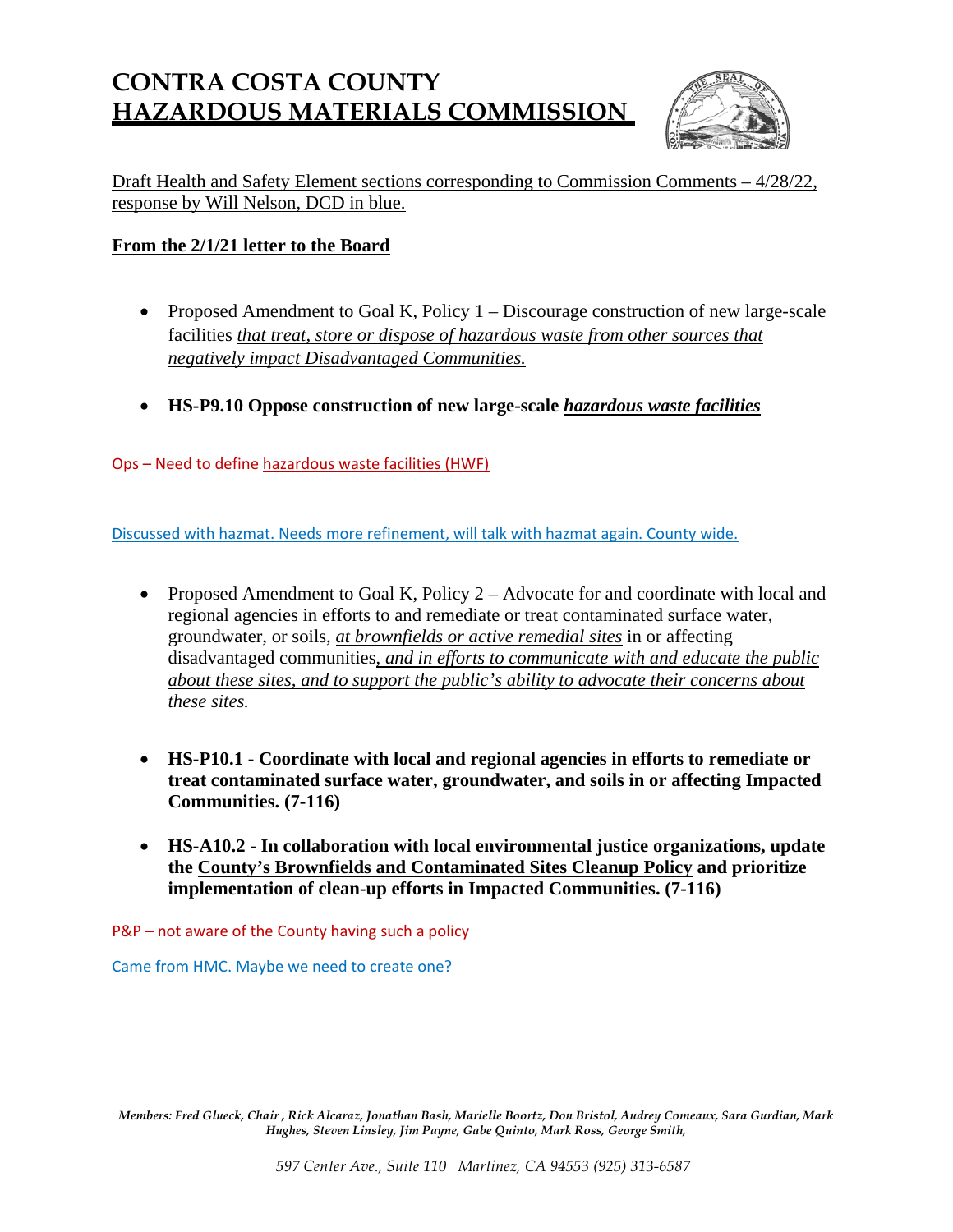- Proposed new Action Item for Goal K Improve and expand the ease of access to information about, and the status of, contaminated sites in Contra Costa County.
- **HS-A10.1 Support public access to the inventory of contaminated sites published by the DTSC and California State Water Resources Control Board by posting links to this information on the County's website. (7-cd)** P&P - ok
- Proposed new Policy for Goal F The County should encourage that the safest transportation method be employed for hazardous materials and hazardous wastes transported in Contra Costa County, taking into consideration the potential impacts of Sea Level Rise, and should particularly encourage reducing the transportation of hazardous materials and hazardous wastes in Disadvantaged Communities.
- **HS -P9.7 Encourage transport of hazardous materials via the safest available method for each material, avoiding populated areas and areas subject to sea-level rise whenever possible. (10-82)**

P&P – doesn't specifically mention DACs

Safest route is most important thing, in DAC or not.

• **HS-P9.8 Prioritize implementation of safety projects in hazardous material transportation corridors to address high-risk scenarios, including the effects of sealevel rise on rail transportation.**

P&P – doesn't specifically mention DACs

Will consider prioritizing in IC's

- **HS-P9.12 Require design and operation of new or expanded hazardous waste facilities to adhere to the following criteria:** 
	- o **(a) Minimize risk to the surrounding area in the case of a DRAFT hazardous waste accident or spill. 9-18 Contra Costa County General Plan 2040 – Health and Safety Element – DRAFT Goals, Policies, and Actions (April 2022)**
	- o **(b) Ensure migration of waste will not occur near rivers, streams, creeks, lakes, or other bodies of water or environmentally sensitive resources by incorporating buffers as appropriate and/or using engineered structural design features (e.g., spill containment and monitoring devices).**
	- o **(c) Avoid known or suspected groundwater recharge areas or areas where residential uses rely on wells. If located in such areas, facilities must provide**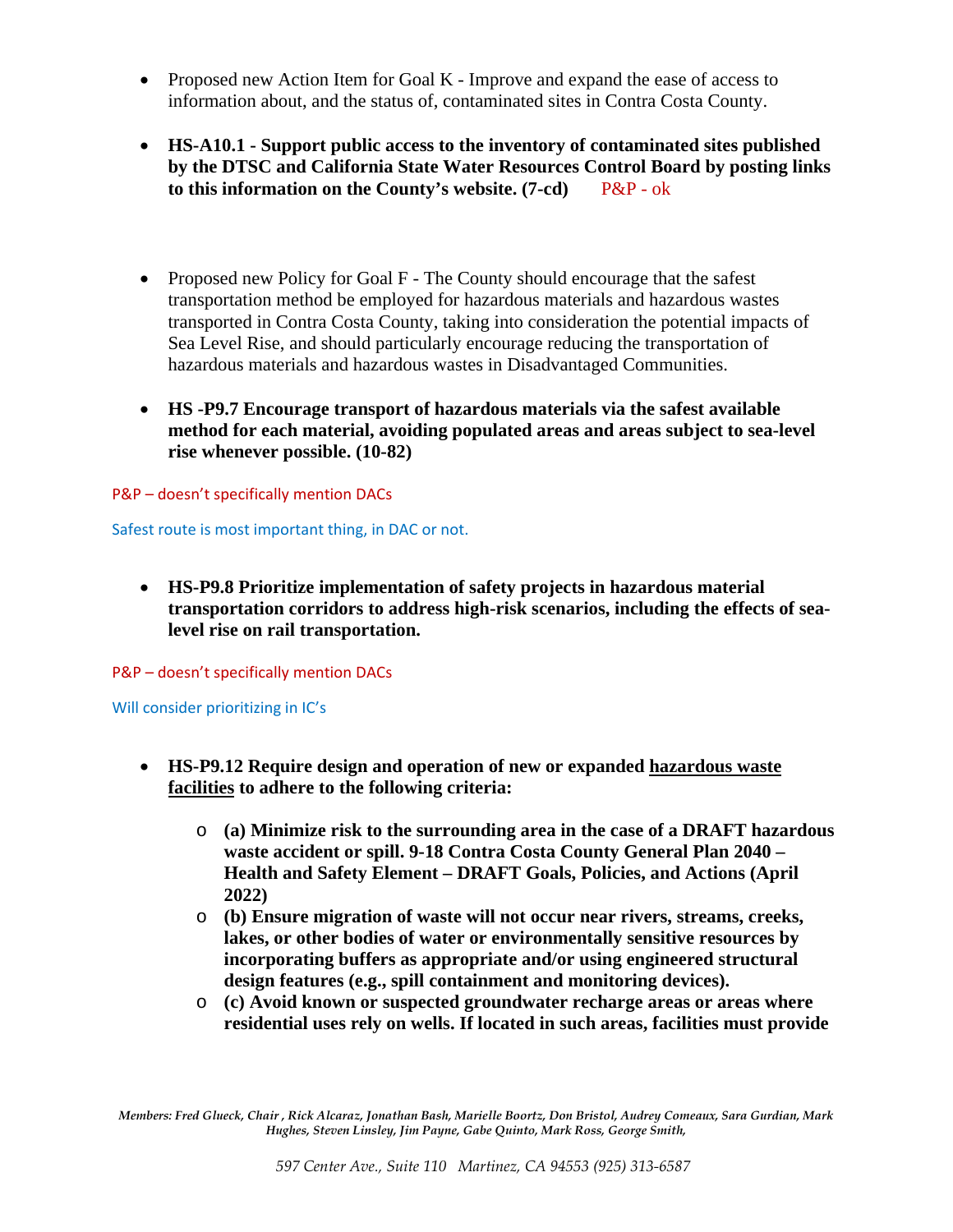**properly engineered spill containment features, inspection measures, and other environmental protection controls.** 

- o **(d) In areas with unstable soils, such as steep slopes and areas subject to liquefaction or subsidence, ensure structural stability through engineered design features.**
- o **(e) Use access roads leading to major transportation routes that: Do not traverse residential neighborhoods; • Minimize, buffer, or employ physical barriers to residential frontages; and • Demonstrate road network safety through road design, construction, accident rates, and traffic flow.**
- o **(f) Minimize noise impacts on the surrounding area. (7-105, 7-108, 7-109, 7- 110, 7-112, 7-113, 7-118, 7-121)**
- o

P&P – need to define Hazardous waste facility, doesn't specifically mention DACs, too generic

• Proposed new Action Item for Goal F - The County should consider the findings from the Adapting to Rising Tides studies for Contra Costa County prepared by the Bay Conservation and Development Commission, the 2019 Hazardous Materials Commodity Flow study prepared for the Hazardous Materials Programs, the Adaptation Atlas from SFEI and SPUR, and any new information as it becomes available, in future planning and transportation improvements, and in Sea Level Rise and flooding mitigation measures, specifically in areas already having risks, or found to have potential future risks, from Sea Level Rise and flooding.

HS a6.2 – talks about public awareness and exposure. Addresses our comments to TWIC on SLR

- **HS-P9.6 Require facilities that manage hazardous materials or hazardous waste in stationary or fixed storage tanks and that are in areas at risk from sea-level rise and flooding to conduct sea-level rise studies to determine the risk of hazardous materials release from rising water levels. Require these facilities to incorporate best management practices, to reduce the risk of release ok**
- **HS-A5.4 Amend the Floodplain Management Ordinance to address hazardous material storage.**

P&P – Does the FMO already address SLR?

Thinks that it may. He will check, doesn't think it does A6.6 says to amend FMO.

• **HS-P6.4 - Require new industrial development in areas subject to sea level rise and tsunami inundation to provide plans for prevention and remediation of any contaminant releases, along with bonds that guarantee remediation plans are**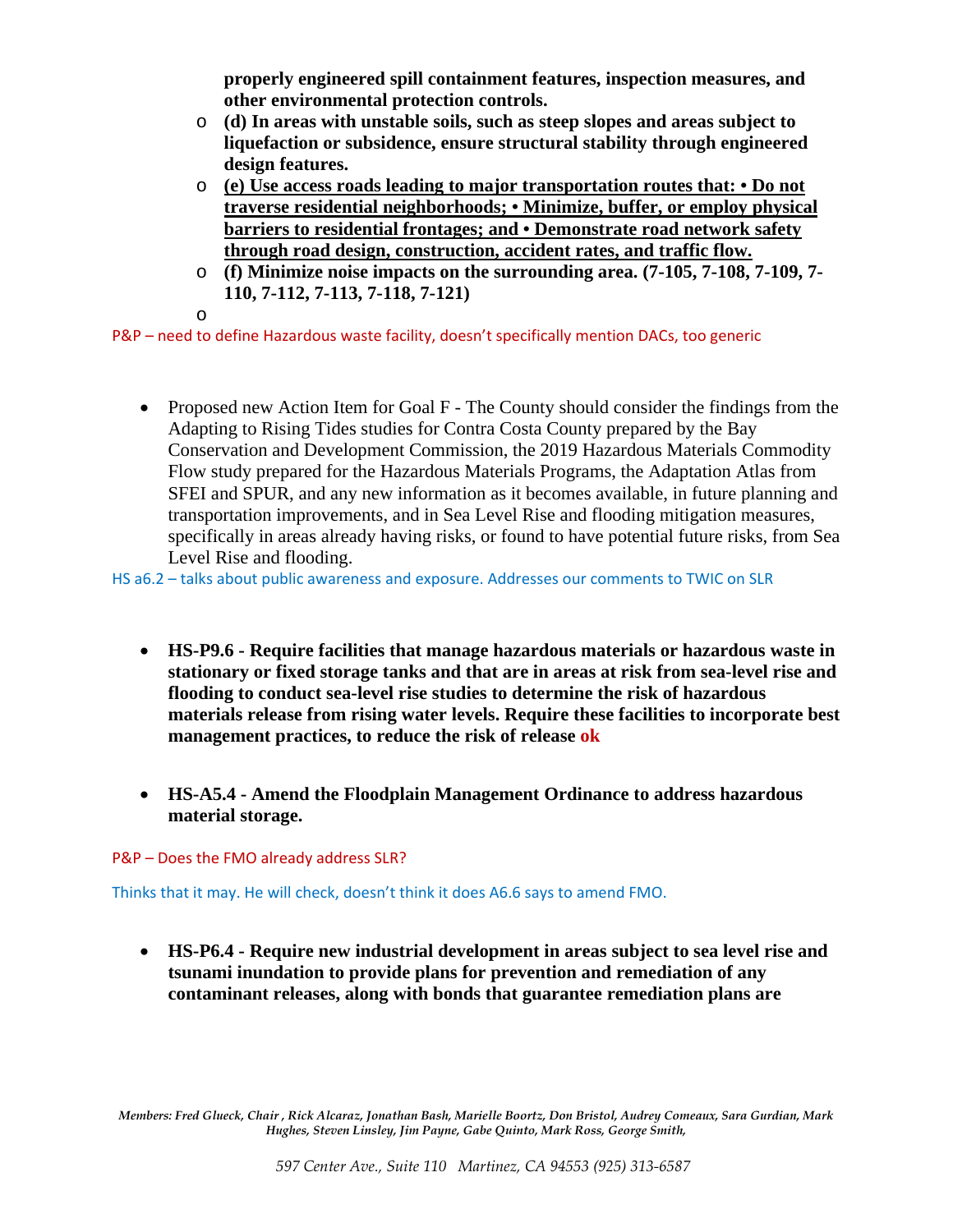**implemented. Remediation should meet standards that protect people and the environment in the event of future permanent inundation** ok

- **HS A6.1 Coordinate with ABAG, Bay Conservation and Development Commission, Delta Stewardship Council, BayAdapt, cities, utilities, affected agencies, property owners, community groups, residents, and other entities to create a publicprivate partnership to develop, fund, and implement relevant, regionally coordinated sea-level rise adaptation measures through programs like Resilient by Design that leverage the results of Adapting to Rising Tides and other studies and programs. (SB 379)** ok
- Proposed new Policy for Goal K The County should have established setbacks for projects handling hazardous materials from healthcare facilities, schools, residences, senior and childcare facilities and other sensitive receptors, and should have established setbacks for proposed new sensitive receptors from industrial facilities and other projects using hazardous materials.
- **HS-P9.13 Require** *hazardous waste facilities* **to prepare a cumulative risk assessment that analyzes, characterizes, and quantifies the combined risks to human health and the environment from the facility, in combination with other off-site hazardous materials risks. The assessment shall consider risks in the absence of actions to control or mitigate a potential release and** *determine whether buffers or other mitigation is necessary* **to protect residential uses, immobile populations (e.g., schools, hospitals, behavioral health facilities, convalescent homes, and prisons), other places where people gather, environmentally sensitive resources, and other sensitive areas from adverse emissions or contamination. Require that project applicants fund the needed technical review for the assessment. (7-114, 7-115, 7- 117, 7-119, 7-129, 7-134)**

P&P – need to define HWF, determines buffers based on a case-by-case risk assessment done by the facility rather than criteria established by the County

Would need hazmat or HMC to formulate criteria for an action related to this. Applies to new applications.

- Proposed new Action Item for Goal K The County should establish criteria for developing setbacks, or mitigation measures in lieu of setbacks, for projects involving hazardous materials being proposed near sensitive receptors, or for sensitive receptors projects being proposed near facilities using hazardous materials.
- **HS-P9.11 Prohibit** *hazardous waste facilities* **in the following areas:** 
	- o **(a) Watersheds of an existing or planned drinking water reservoir;**

*Members: Fred Glueck, Chair , Rick Alcaraz, Jonathan Bash, Marielle Boortz, Don Bristol, Audrey Comeaux, Sara Gurdian, Mark Hughes, Steven Linsley, Jim Payne, Gabe Quinto, Mark Ross, George Smith,*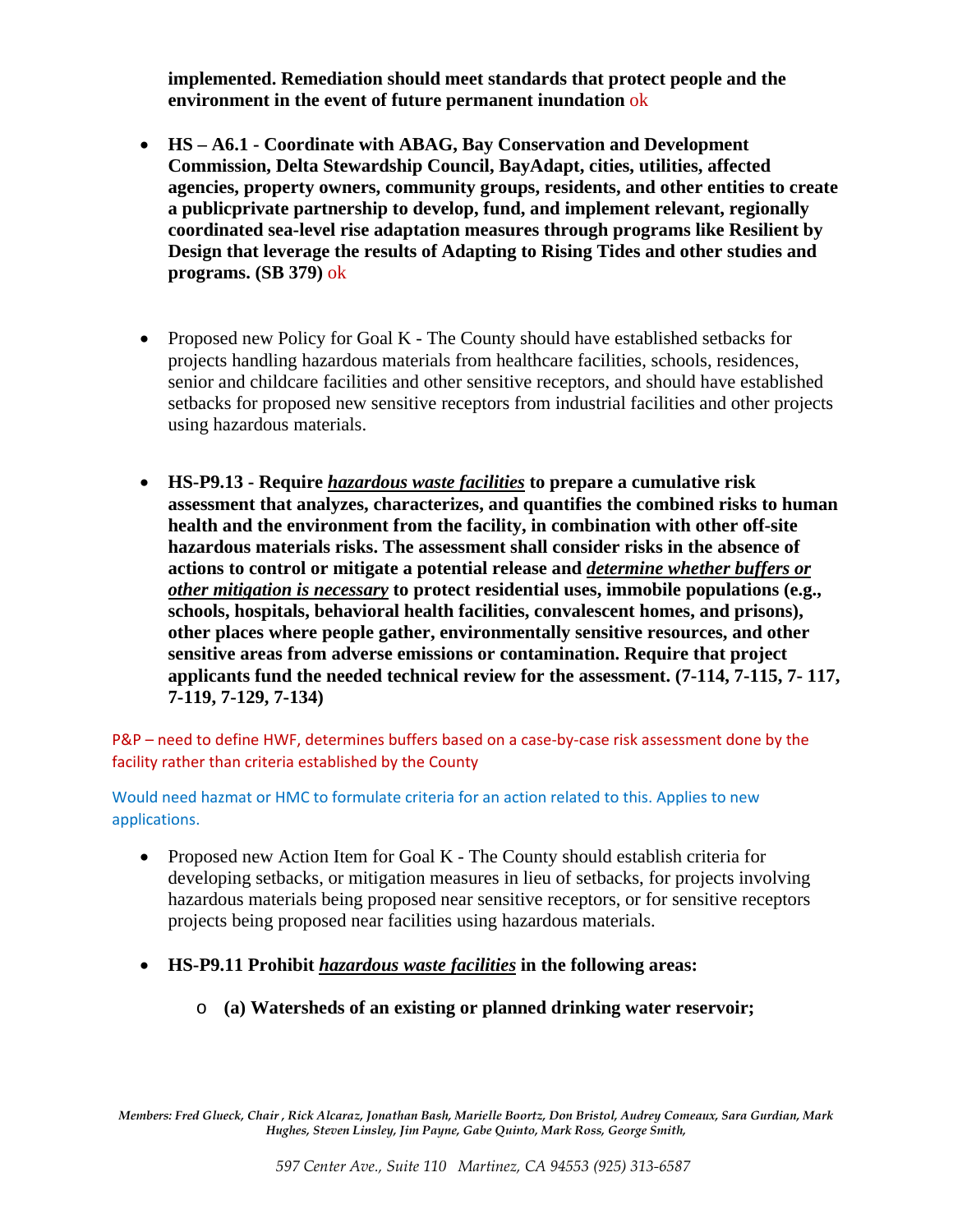- o **(b) Ecologically significant resource areas;**
- o **(c) Within 200 feet of an active or potentially active fault;**
- o **(d) Within a 100-year floodplain;**
- o **(e) Within 100 feet of a sensitive receptor; or**
- o **(f) Areas that would result in a concentration of similar facilities. (7-104, 7- 106, 7-111, 7-113, 7-123, 7-125, 7-127, 7-128, 7-129, 7-131)**
- o

Ops – Need to define hazardous waste facilities and sensitive receptor

Would need help developing criteria.

• **HS-P10.3 - Consider the inventory of contaminated sites published by the DTSC and California State Water Resources Control Board when reviewing development projects in the vicinity of contaminated sites. (7-cd)**

P&P – Consider is very vague

Required by CEQA, could be taken out. Contextual.

- Proposed new Policy for Goal K The County should only allow the development of former contaminated sites intended for use by a sensitive receptor if the deed restrictions for the site are compatible with sensitive receptor use.
- Proposed new Policy for Goal K The County should not allow new development of a former contaminated site certified as cleaned-up unless any deficiencies found after the most recent 5-year review of that site have been corrected or if any other deficiencies of their compliance plan have been identified.
- **P 10.2 Prohibit development of contaminated sites unless any deficiencies found after the most recent five-year review of the site have been corrected or if the site has been remediated pursuant to the County's Brownfields and Contaminated Sites Cleanup Policy since the last review, and the site is otherwise not in violation of any land use covenants or deed restrictions imposed by the Department of Toxic Substances Control (DTSC) or Regional Water Quality Control Boards.**

P&P – not aware of a County clean-up policy and the County is part of the jurisdiction of two Regional Boards.

- Proposed new Policy for Goal K The County should not allow development of any former contaminated site, previously certified as cleaned-up, in violation of any existing land use covenants or deed restrictions or imposed on that site by either the California Department of Toxic Substances Control or a Regional Water Quality Control Board.
- Proposed New Policy for Goal K Staff of the Hazardous Materials Program should be trained on environmental justice topics to increase their ability to recognize potential environmental justice or implicit bias issues.

*Members: Fred Glueck, Chair , Rick Alcaraz, Jonathan Bash, Marielle Boortz, Don Bristol, Audrey Comeaux, Sara Gurdian, Mark Hughes, Steven Linsley, Jim Payne, Gabe Quinto, Mark Ross, George Smith,*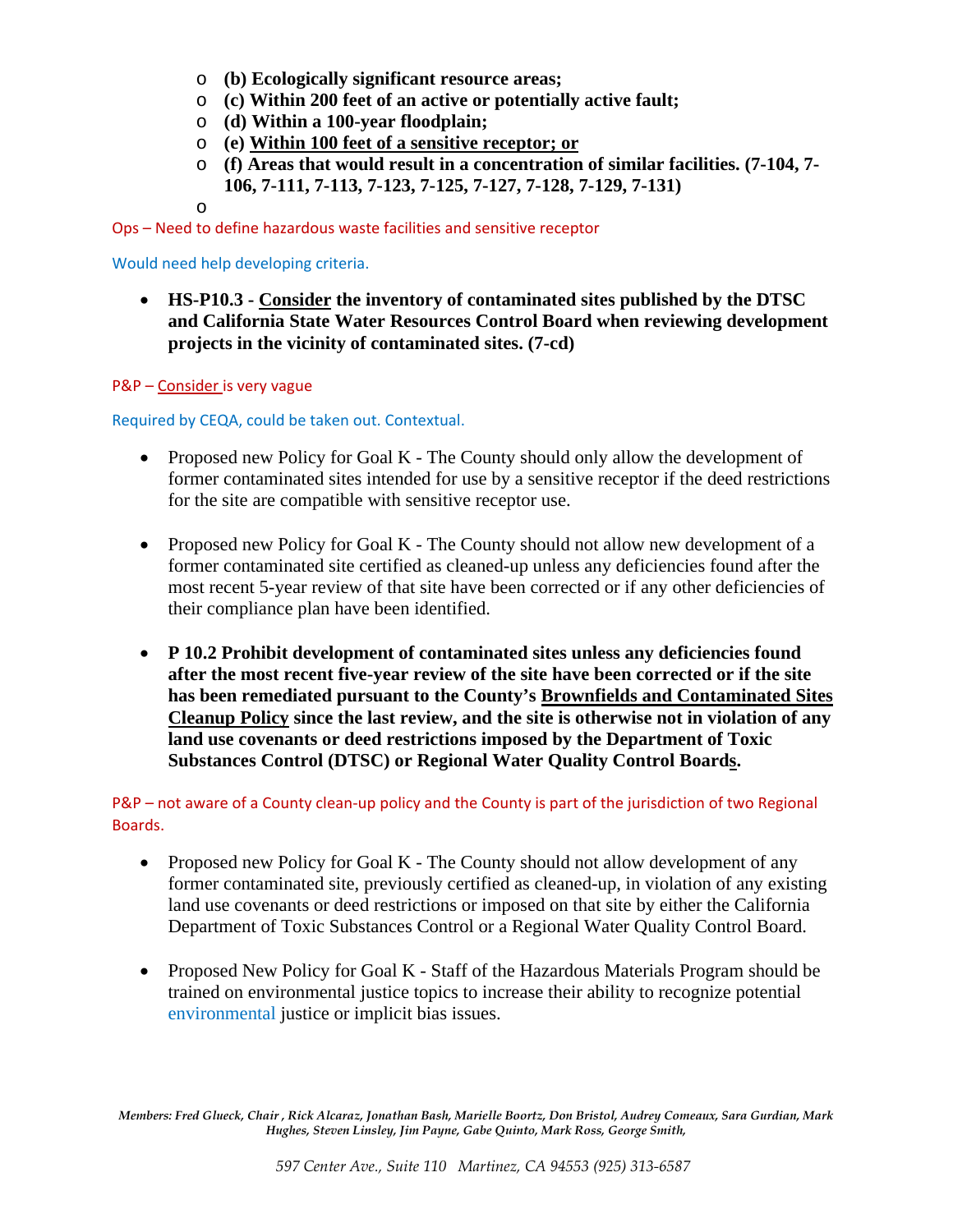Could be done outside of Gen Plan, don't need it in gen plan to do this. If broader, would make more sense. SC element doesn't have policies or actions doesn't have anything about staff training. BOS has office of social justice and racial equity, and may fit into their purview.

Heather – seems unsatisfying not to have in Gen Plan, makes stronger commitment.

- Proposed New Action item for Goal K Develop department-wide procedures and training for reporting observed environmental justice issues, and address issues pertinent to the Hazardous Materials Programs.
- Proposed New Policy for Goal K The Hazardous Materials Program should engage with the Contra Costa County Department of Conservation and Development (DCD) regarding hazardous materials and waste considerations during the planning of new business operations in the County. The Hazardous Materials Program should engage with DCD in their efforts to solicit input at an early stage from disadvantaged communities on proposed projects involving hazardous materials and waste that may create a disproportionate impact on the community.
- **HS-P9.3 Ensure Hazardous Materials Program staff have an opportunity to review and comment on development applications for projects involving use of hazardous materials or waste.**

## P&P – thinks collaboration should be required

It is an internal process policy. They have to respond in 30 days. They route to other depts w/ 3 wks to comment. It is on hazmat to comment. Now goes to Nicole and she routes. And they then comment.

- Proposed New Action Item for Goal K Establish a comprehensive outreach strategy to provide hazardous material program policy information to disadvantaged communities, including considerations related to hazardous materials and hazardous waste storage, permitting, and inspections, environmental monitoring, hazardous materials incident response, industrial safety ordinance and pollution prevention. Identify and leverage established community and industry groups and other synergistic agency programs to disperse outreach and education materials.
- **SC-A11.5 Review County procedures for collecting and disseminating data related to community health, safety, and economic vitality and study the feasibility of making additional data available to the public through accessible online tools.**

P&P – This does not meet the intent of the action that was proposed. Review and study is not the same as establish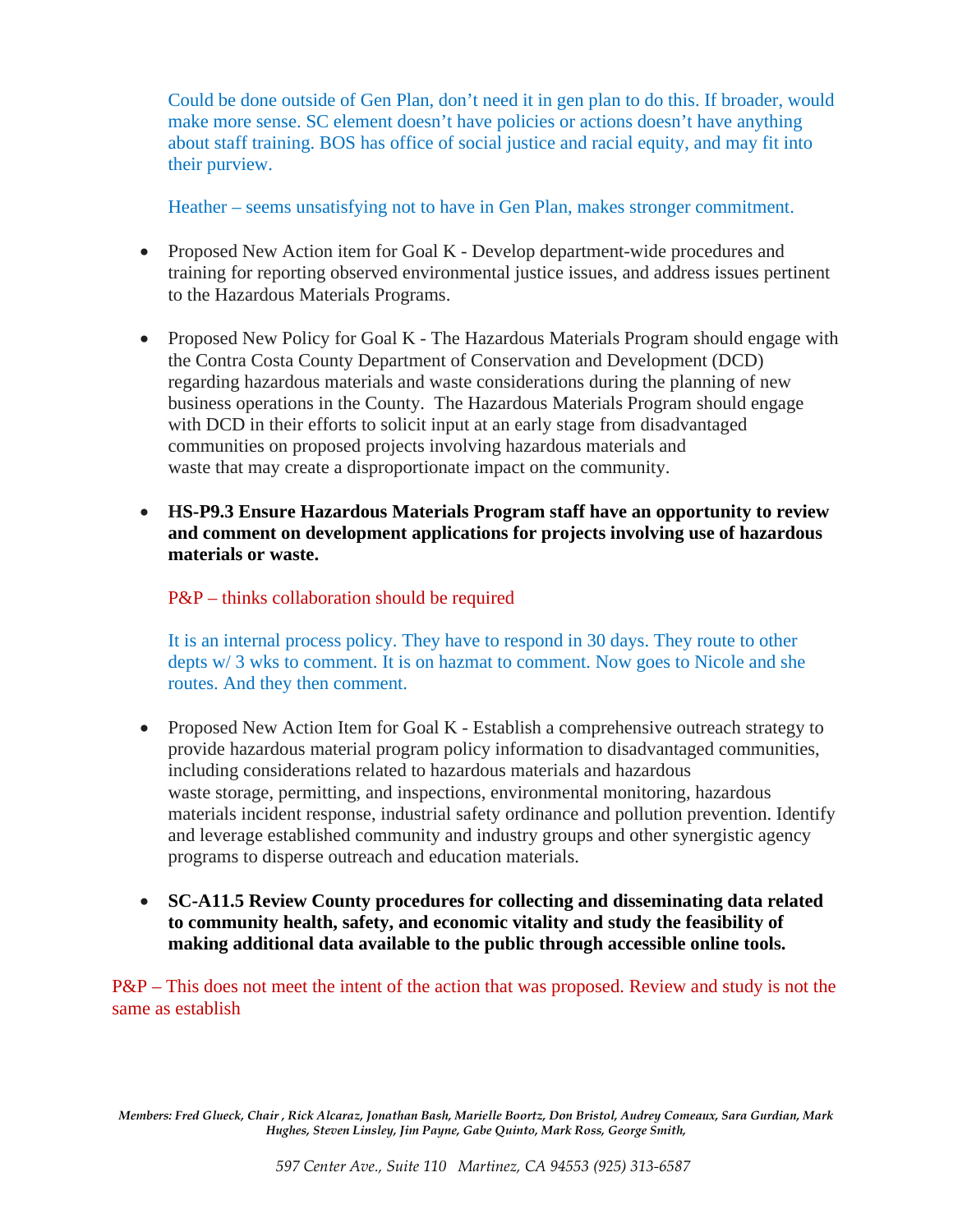Since this is specific to hazmat, so if they want to do it could go into the implementation plan. They went wider than just hazmat, and so want to study. HSP9.9 also addresses.

- Proposed New Action Item for Goal K Identify and designate a communications liaison to ensure that hazardous materials and waste topics are presented to disadvantaged communities in a manner that is easily and clearly comprehensible.
- **SC-A11.1 Designate County staff in various departments to be liaisons to each Impacted Community.**

#### P&P – this seems too general

Their intent was to broaden to other departments.

• **HS-P9.9 Require applicants for projects in Impacted Communities that involve hazardous materials or hazardous waste to provide clear information in plain language about the hazards faced by nearby residents from the project. Review and verify this information, make it available to nearby residents, and encourage project applicants to host at least one community meeting to discuss potential hazards.**

 $Ops - Does not adequately address intent of Commission comment.  $P\&P - who is doing the$$ review and verifying? Relies on applicant to provide information and to decide whether to have community meetings.

DCD staff would review and verify with help from hazmat. Making available is vague, but not sure if they have authority to require to hold meetings. County has MACs that can review projects.

• Proposed New Action Item for Goal  $K$  - To the extent possible, invite community representatives to observe 'hands-on' emergency drills to increase public awareness of emergency response capabilities and understand protective actions the public may be required to take should a hazardous materials incident occur in their community (shelterin-place and evacuation procedures). Ensure representatives from all populations, including disadvantaged communities, have the opportunity to observe drills, including the availability of language translation services.

Seems to go beyond land use doc, and hazmat or oes could do.

### **From the 3/1/21 letter to the Board**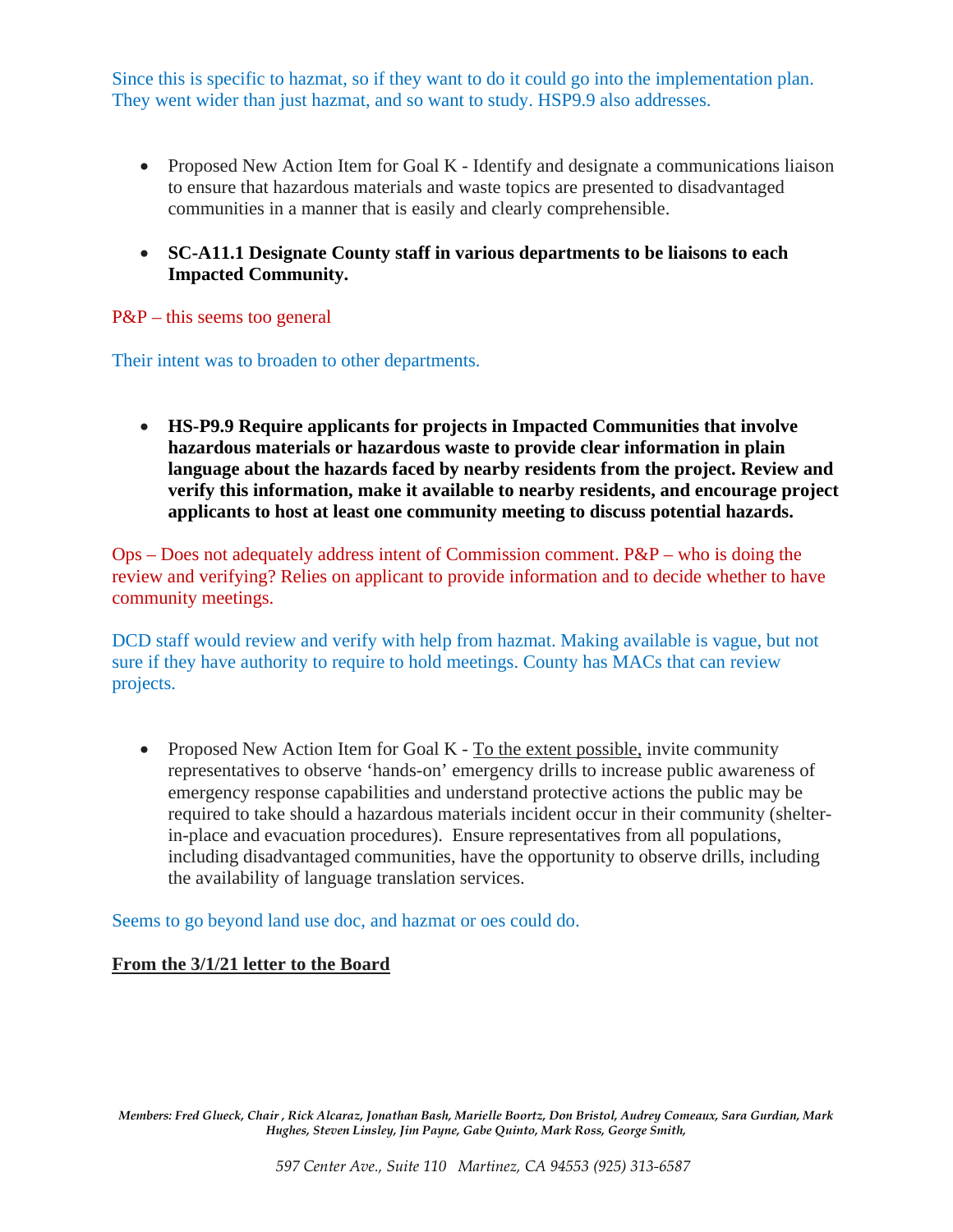- Proposed new Policy for Goal C Ensure residents of dwellings potentially impacted by air quality hazards, including but not limited to chemical fires or releases, that may need to shelter-in-place as determined by the County Health Officer, are able to do so safely, with appropriate air exchange rates and protection from heat.
- **HS-P12.6 In areas susceptible to industrial accidents, support residents' ability to safely shelter-in-place, with appropriate air exchange rates and protection from contaminants. (10-j)** ok
- Proposed new Policy for Goal C Ensure an adequate level of continued public education to make sure all residents are provided adequate education about less toxic alternatives to household hazardous products, including pesticides, and education about the safe handling, storage and disposal of Household Hazardous Waste, including pharmaceuticals. Ensure there are adequate options for HHW disposal for all residents, including those that don't drive.
- **HS-P9.15 Encourage and facilitate establishment of adequate sites for the collection of household hazardous waste (HHW), unused pharmaceuticals, and universal wastes, including provisions for residents that don't own cars or are physically unable to deliver materials to a collection site.**
- **HS-A9.1 Provide information to county residents about less toxic alternatives to household products containing universal wastes and the safe handling, storage, and disposal of such products, including pharmaceuticals.**

P&P - they would like to know if the County can do more than just encourage and facilitate

3 facilities, not county facilities. Didn't think county had to do more

- Proposed new policy for Goal J Provide annual education to ensure residents likely to be impacted by a hazardous material release or fire know what to do when a shelter-inplace is ordered. Such education shall be culturally and linguistically appropriate, and adequate for people with access or functional needs, to new and existing residents using multi-media approaches.
- **HS-A12.9 Partner with community-based organizations, homeowners associations, and neighborhood groups to make information available to community members about human-caused, natural, and climate change-induced hazards, how to prepare for them, what to do when a shelter-in-place order is issued, and resources that can help. Make this information widely available in various formats and languages to all community members, with special effort aimed at reaching persons experiencing homelessness and persons with access and functional needs.**